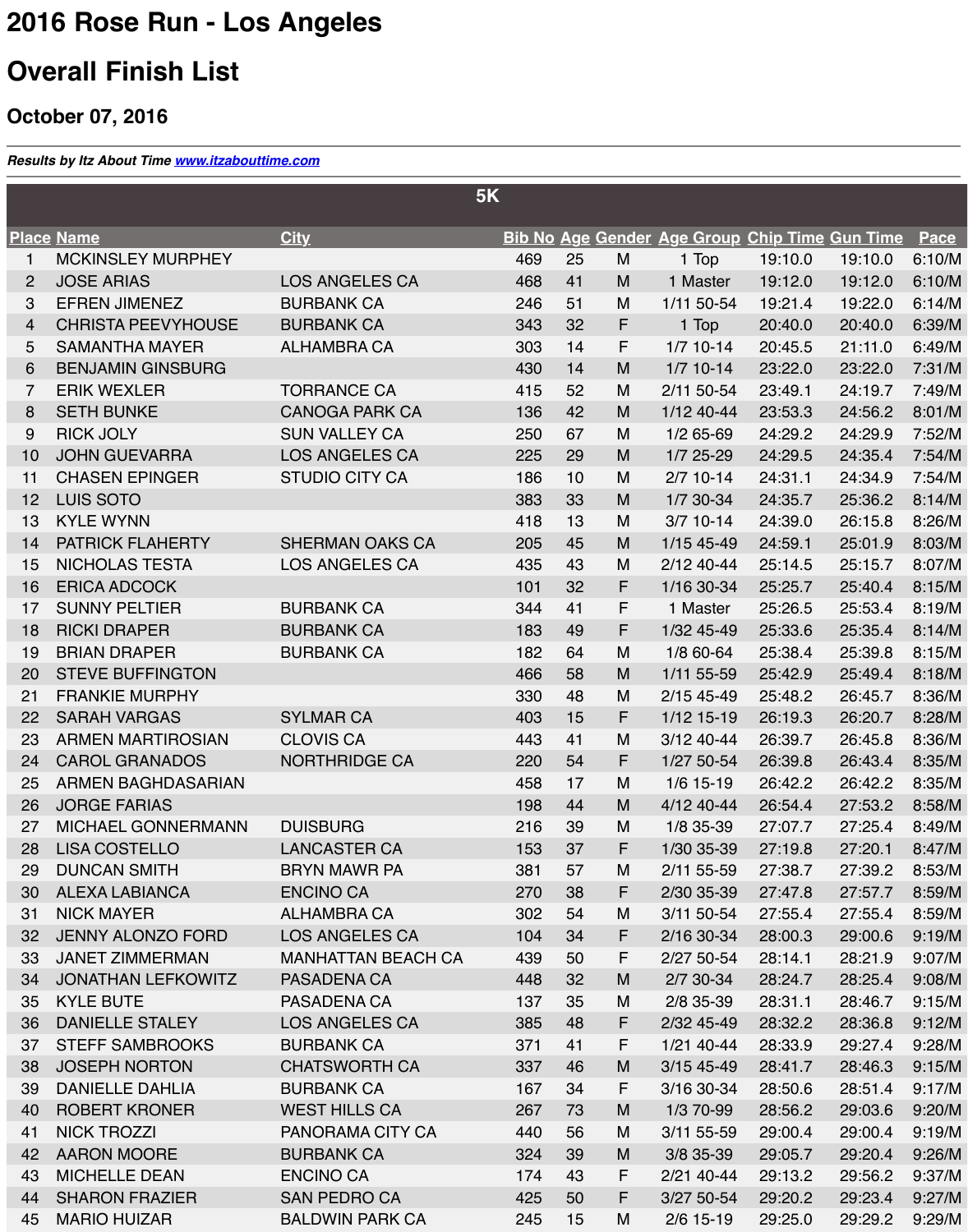| 46  | LILIANA GALLEGOS                        | <b>LOS ANGELES CA</b>    | 208 | 18 | F       | $2/12$ 15-19 | 29:25.4 | 29:30.8 | 9:29/M  |
|-----|-----------------------------------------|--------------------------|-----|----|---------|--------------|---------|---------|---------|
| 47  | <b>DANIEL ETTER</b>                     | <b>BURBANK CA</b>        | 195 | 25 | M       | $2/7$ 25-29  | 29:27.3 | 30:11.0 | 9:42/M  |
| 48  | <b>DAVID FLORES</b>                     |                          | 207 | 28 | M       | $3/7$ 25-29  | 29:32.1 | 29:46.5 | 9:34/M  |
| 49  | <b>ROY DISNEY</b>                       | <b>BURBANK CA</b>        | 180 | 59 | M       | 4/11 55-59   | 29:35.7 | 29:40.4 | 9:32/M  |
| 50  | <b>STEFANO MAURO</b>                    | <b>LOS ANGELES CA</b>    | 300 | 33 | M       | 3/7 30-34    | 29:35.9 | 30:26.7 | 9:47/M  |
| 51  | <b>GRANT WERDESCHEIM</b>                | <b>STUDIO CITY CA</b>    | 442 | 12 | M       | $4/7$ 10-14  | 29:38.0 | 29:42.2 | 9:33/M  |
| 52  | <b>HAYDEN CRIBBS</b>                    |                          | 162 | 9  | M       | $1/3$ 1-9    | 29:50.8 | 30:01.4 | 9:39/M  |
| 53  | <b>JEFF CHRISTENSEN</b>                 | <b>LAKE OSWEGO OR</b>    | 147 | 31 | M       | 4/7 30-34    | 29:59.3 | 30:42.9 | 9:52/M  |
| 54  | <b>COLETTE MCELDOWNEY</b>               | <b>SEATTLE WA</b>        | 310 | 29 | F.      | 1/10 25-29   | 29:59.5 | 30:41.5 | 9:52/M  |
| 55  | <b>ADAM LIPPE</b>                       | <b>LOS ANGELES CA</b>    | 434 | 40 | M       | 5/12 40-44   | 30:09.6 | 30:28.2 | 9:48/M  |
| 56  | <b>LEIGH REDMAN</b>                     |                          | 446 | 38 | F       | 3/30 35-39   | 30:24.9 | 30:29.3 | 9:48/M  |
| 57  | <b>ANA COOL</b>                         | <b>BURBANK CA</b>        | 444 | 50 | F       | 4/27 50-54   | 30:35.2 | 30:37.7 | 9:51/M  |
| 58  | <b>THERESE FARRELL</b>                  | <b>THOUSAND OAKS CA</b>  | 200 | 52 | F.      | 5/27 50-54   | 30:38.0 | 31:39.5 | 10:11/M |
| 59  | <b>STEVEN KOSMATKA</b>                  |                          | 265 | 48 | M       | 4/15 45-49   | 30:39.5 | 30:41.7 | 9:52/M  |
| 60  | <b>TONI KOSMATKA</b>                    |                          | 266 | 46 | F.      | 3/32 45-49   | 30:41.2 | 30:42.9 | 9:52/M  |
| 61  | <b>BETHANN BRODY</b>                    | <b>NEWHALL CA</b>        | 131 | 56 | F       | 1/24 55-59   | 31:12.9 | 31:15.9 | 10:03/M |
| 62  | <b>JANE BARBAGIOVANNI</b>               | <b>VALENCIA CA</b>       | 117 | 61 | F.      | 1/8 60-64    | 31:13.9 | 31:16.9 | 10:03/M |
| 63  | <b>LOUISE SKOSEY</b>                    | <b>LOS ANGELES CA</b>    | 380 | 46 | E.<br>г | 4/32 45-49   | 31:16.8 | 31:31.9 | 10:08/M |
| 64  | <b>ELIZABETH HART</b>                   | LA CANADA CA             | 234 | 39 | F.      | 4/30 35-39   | 31:17.4 | 31:25.6 | 10:06/M |
| 65  | <b>GLENN BALES</b>                      | <b>NORTHRIDGE CA</b>     | 112 | 60 | M       | 2/8 60-64    | 31:42.4 | 32:03.7 | 10:18/M |
| 66  | <b>REBECCA THLICK</b>                   | <b>GLENDALE CA</b>       | 399 | 14 | F       | $2/7$ 10-14  | 32:01.8 | 32:19.2 | 10:23/M |
| 67  | <b>JESSICA THLICK</b>                   | <b>GLENDALE CA</b>       | 398 | 18 | F       | 3/12 15-19   | 32:03.1 | 32:18.7 | 10:23/M |
| 68  | <b>ANNMARIE THOMAS</b>                  | <b>BURBANK CA</b>        | 426 | 58 | F.      | 2/24 55-59   | 32:19.3 | 32:27.7 | 10:26/M |
| 69  | <b>KATHY JOLY</b>                       | <b>SUN VALLEY CA</b>     | 249 | 66 | F.      | $1/2$ 65-69  | 32:57.6 | 33:04.3 | 10:38/M |
| 70  | <b>KIMBERLY JOBE</b>                    | <b>LOS ANGELES CA</b>    | 247 | 35 | F.      | 5/30 35-39   | 33:24.4 | 34:25.5 | 11:04/M |
| 71  | <b>TIM MCCORMICK</b>                    | <b>BURBANK CA</b>        | 309 | 45 | M       | 5/15 45-49   | 33:24.9 | 33:38.8 | 10:49/M |
|     | <b>HARRIS MCCORMICK</b>                 |                          |     | 8  | M       |              |         |         | 10:49/M |
| 72  |                                         | <b>BURBANK CA</b>        | 308 |    | F.      | $2/3$ 1 - 9  | 33:25.2 | 33:38.6 |         |
| 73  | <b>DENISSE HIDALGO</b>                  | <b>VALENCIA CA</b>       | 238 | 39 |         | 6/30 35-39   | 33:33.2 | 33:34.2 | 10:48/M |
| 74  | <b>VERONICA PAPADOPOULOS BURBANK CA</b> |                          | 341 | 42 | F.      | 3/21 40-44   | 33:48.6 | 33:53.9 | 10:54/M |
| 75  | <b>ISABEL DE LA TORRE</b>               | <b>BALDWIN PARK CA</b>   | 173 | 15 | F.      | 4/12 15-19   | 33:58.1 | 34:00.9 | 10:56/M |
| 76  | <b>TERRY WALKER</b>                     | <b>BURBANK CA</b>        | 409 | 50 | M       | 4/11 50-54   | 33:59.2 | 34:02.2 | 10:57/M |
| 77  | <b>DENISE RASMUSSEN</b>                 | TARZANA CA               | 359 | 51 | F.      | 6/27 50-54   | 34:01.2 | 34:10.9 | 10:59/M |
| 78  | <b>AIKO NISHIHARA</b>                   | <b>BEVERLY HILLS CA</b>  | 335 | 13 | F.      | $3/7$ 10-14  | 34:19.7 | 34:26.9 | 11:04/M |
| 79  | <b>ASAMI CASPER</b>                     | <b>TEMPLE CITY CA</b>    | 141 | 35 | F       | 7/30 35-39   | 34:31.4 | 34:37.5 | 11:08/M |
| 80  | <b>KIAVETH VASQUEZ</b>                  | NORTH HOLLYWOOD CA       | 405 | 29 | F       | 2/10 25-29   | 34:33.1 | 34:42.0 | 11:09/M |
| 81  | <b>DOUGLAS HART</b>                     |                          | 451 | 58 | M       | 5/11 55-59   | 35:15.3 | 35:23.5 | 11:23/M |
| 82  | <b>REY LOPEZ</b>                        | PORTER RANCH CA          | 282 | 50 | M       | 5/11 50-54   | 35:19.2 | 35:22.4 | 11:22/M |
| 83  | <b>JENNIFER MIYAGISHIMA</b>             |                          | 321 | 43 | F       | 4/21 40-44   | 35:22.3 | 35:32.7 | 11:26/M |
| 84  | <b>MARY CUTONE</b>                      |                          | 166 | 53 | F.      | 7/27 50-54   | 35:26.5 | 36:22.8 | 11:42/M |
| 85  | <b>LAURA PISTOTNIK</b>                  | LOS ANGELES, CA 90049 CA | 351 | 52 | F       | 8/27 50-54   | 35:46.4 | 36:53.9 | 11:52/M |
| 86  | <b>BRIAN MCGILVRAY</b>                  | <b>CALABASAS CA</b>      | 312 | 58 | M       | 6/11 55-59   | 35:48.0 | 36:54.5 | 11:52/M |
| 87  | <b>BRIAN PETRELLA</b>                   | <b>BURBANK CA</b>        | 348 | 39 | M       | 4/8 35-39    | 35:48.9 | 35:58.1 | 11:34/M |
| 88  | <b>LEEAN TAYLOR</b>                     | <b>ANCHORAGE AK</b>      | 393 | 48 | F.      | 5/32 45-49   | 35:54.8 | 35:56.5 | 11:33/M |
| 89  | <b>JUSTIN MORRELL-TAYLOR</b>            | <b>GLENDALE CA</b>       | 327 | 8  | M       | $3/3$ 1 - 9  | 35:55.7 | 35:56.5 | 11:33/M |
| 90  | <b>KATHERINE CACHO</b>                  | <b>LOS ANGELES CA</b>    | 139 | 35 | F.      | 8/30 35-39   | 36:12.7 | 36:12.7 | 11:38/M |
| 91  | <b>SANDY ARTEAGA</b>                    | <b>LOS ANGELES CA</b>    | 109 | 32 | F       | 4/16 30-34   | 36:13.3 | 37:02.2 | 11:54/M |
| 92  | <b>JACK MARTINYAN</b>                   | <b>VAN NUYS CA</b>       | 464 | 17 | M       | $3/6$ 15-19  | 36:14.2 | 36:15.1 | 11:39/M |
| 93  | <b>MARY JOY PLAS</b>                    | <b>LOS ANGELES CA</b>    | 353 | 44 | F       | 5/21 40-44   | 36:42.0 | 36:52.5 | 11:51/M |
| 94  | <b>STASIA HOLDEN</b>                    | <b>MONTEREY PARK CA</b>  | 242 | 27 | F.      | 3/10 25-29   | 36:43.0 | 36:57.3 | 11:53/M |
| 95  | <b>MORGAN GRANADOS</b>                  | <b>NORTHRIDGE CA</b>     | 221 | 15 | F.      | 5/12 15-19   | 37:04.9 | 37:08.5 | 11:56/M |
| 96  | <b>LAURIE RYAN-MCDONALD</b>             | <b>NORTHRIDGE CA</b>     | 368 | 56 | F.      | 3/24 55-59   | 37:35.9 | 37:55.6 | 12:12/M |
| 97  | <b>THOMAS MAYER</b>                     | ALHAMBRA CA              | 305 | 16 | M       | 4/6 15-19    | 37:36.0 | 38:01.5 | 12:13/M |
| 98  | <b>INDEERA GANESAN</b>                  | <b>BURBANK CA</b>        | 210 | 46 | F.      | 6/32 45-49   | 37:49.3 | 38:04.5 | 12:14/M |
| 99  | <b>MARIFEL PARCO</b>                    | <b>GLENDALE CA</b>       | 342 | 33 | F.      | 5/16 30-34   | 37:55.0 | 38:02.7 | 12:14/M |
| 100 | <b>TU GIANG</b>                         | <b>GLENDALE CA</b>       | 215 | 34 | F.      | 6/16 30-34   | 37:55.4 | 38:02.9 | 12:14/M |
|     |                                         |                          |     |    |         |              |         |         |         |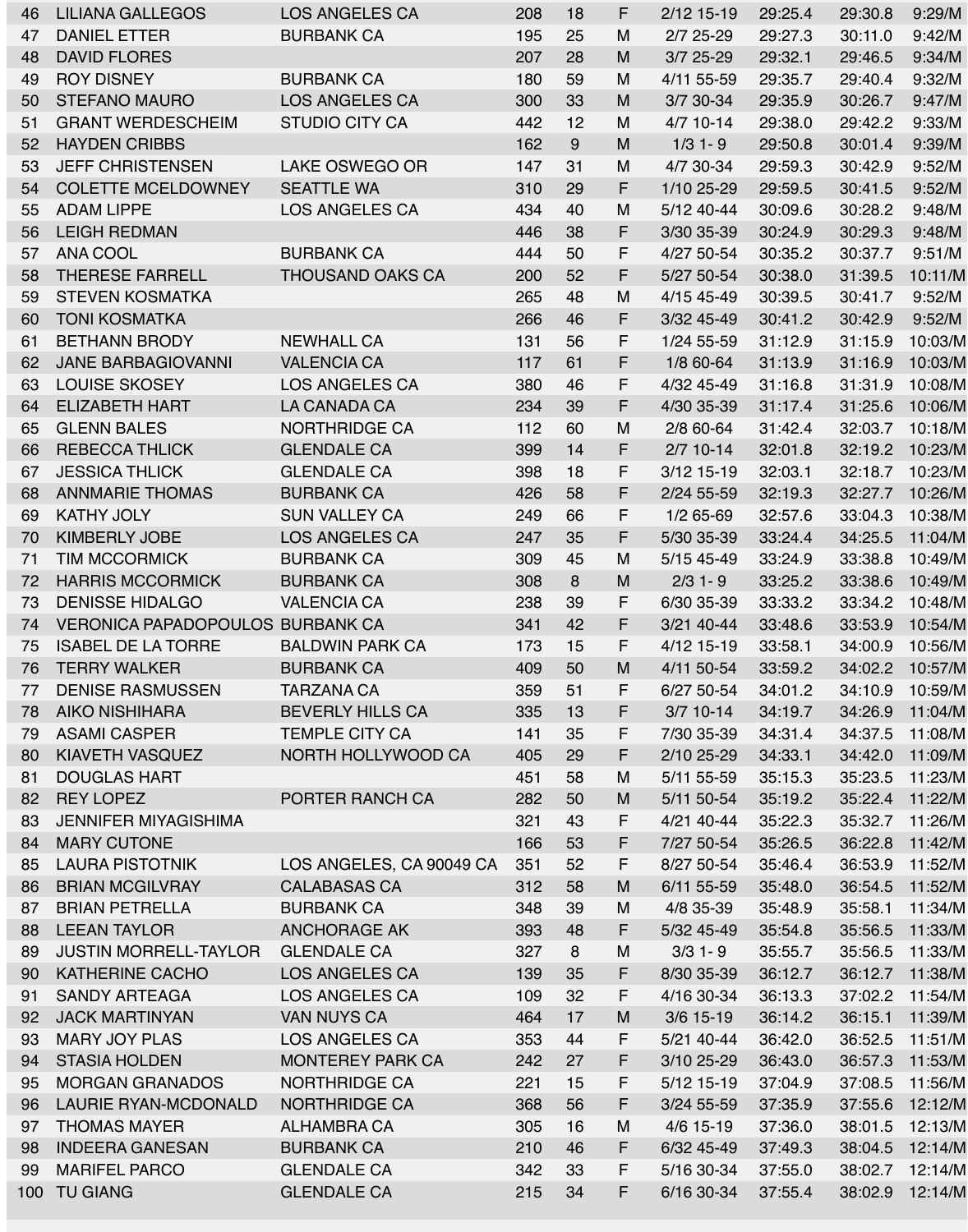|     | <u>Place Name</u>         | <b>City</b>                |     |    |          | <b>Bib No Age Gender Age Group Chip Time Gun Time</b> |         |         | <b>Pace</b> |
|-----|---------------------------|----------------------------|-----|----|----------|-------------------------------------------------------|---------|---------|-------------|
| 101 | <b>DAWN YORBA</b>         | <b>CITY OF INDUSTRY CA</b> | 423 | 47 | F.       | 7/32 45-49                                            | 38:04.0 | 38:04.9 | 12:14/M     |
| 102 | <b>TAMMY WATKINS</b>      |                            | 411 | 41 | F.       | 6/21 40-44                                            | 38:12.5 | 38:53.9 | 12:30/M     |
| 103 | <b>FRED WEEDEN</b>        | <b>BURBANK CA</b>          | 413 | 51 | M        | 6/11 50-54                                            | 38:26.3 | 38:49.7 | 12:29/M     |
| 104 | <b>FRANCISCO GARCIA</b>   | <b>ESSEX CA</b>            | 445 | 40 | M        | 6/12 40-44                                            | 38:33.0 | 38:48.7 | 12:29/M     |
| 105 | <b>MARK DE JESUS</b>      | <b>CHINO CA</b>            | 447 | 22 | M        | $1/2$ 20-24                                           | 38:33.0 | 38:48.7 | 12:29/M     |
| 106 | <b>SUSAN GINSBURG</b>     |                            | 431 | 50 | F.       | 9/27 50-54                                            | 38:34.5 | 38:39.5 | 12:26/M     |
| 107 | <b>ALLISON SALIBIAN</b>   | <b>BURBANK CA</b>          | 370 | 39 | F        | 9/30 35-39                                            | 38:36.3 | 38:49.7 | 12:29/M     |
| 108 | <b>MYLA SAROUGHIAN</b>    | <b>GLENDALE CA</b>         | 373 | 16 | F        | 6/12 15-19                                            | 38:36.6 | 38:49.8 | 12:29/M     |
| 109 | <b>SARA TAYLOR</b>        | <b>BURBANK CA</b>          | 456 | 16 | F.       | 7/12 15-19                                            | 38:41.5 | 39:21.2 | 12:39/M     |
| 110 | <b>AYAKO HINOUE</b>       | <b>PASADENA CA</b>         | 240 | 47 | F.       | 8/32 45-49                                            | 39:18.0 | 39:24.7 | 12:40/M     |
| 111 | <b>LILIA DELIGIO</b>      | <b>BURBANK CA</b>          | 176 | 56 | F        | 4/24 55-59                                            | 39:41.5 | 40:14.2 | 12:56/M     |
| 112 | <b>KAREN RUSH</b>         |                            | 449 | 47 | F.       | 9/32 45-49                                            | 39:48.9 | 39:58.8 | 12:51/M     |
| 113 | <b>KAORI KIYOKAWA</b>     | <b>BEVERLY HILLS CA</b>    | 264 | 35 | F.       | 10/30 35-39                                           | 40:06.2 | 40:11.7 | 12:55/M     |
| 114 | <b>BRENDAN THLICK</b>     | <b>GLENDALE CA</b>         | 396 | 49 | M        | 6/15 45-49                                            | 40:20.1 | 40:36.9 | 13:03/M     |
| 115 | <b>AMANDA THLICK</b>      | <b>GLENDALE CA</b>         | 395 | 16 | F.       | 8/12 15-19                                            | 40:20.5 | 40:36.9 | 13:03/M     |
| 116 | <b>LINDA GASSON</b>       | <b>BURBANK CA</b>          | 213 | 60 | F.       | 2/8 60-64                                             | 40:26.2 | 40:56.4 | 13:10/M     |
| 117 | <b>THOMASINE SHEPARD</b>  | <b>BURBANK CA</b>          | 428 | 33 | F.       | 7/16 30-34                                            | 40:45.5 | 41:14.1 | 13:15/M     |
| 118 | <b>NANCY LIPPE</b>        | <b>LOS ANGELES CA</b>      | 433 | 36 | F.       | 11/30 35-39                                           | 41:04.4 | 41:21.4 | 13:18/M     |
| 119 | <b>MIKE WATKINS</b>       |                            | 410 | 45 | M        | 7/15 45-49                                            | 41:09.9 | 41:52.7 | 13:28/M     |
| 120 | <b>ASAHI NISHIHARA</b>    | <b>BEVERLY HILLS CA</b>    | 336 | 11 | F.       | $4/7$ 10-14                                           | 41:14.2 | 41:19.5 | 13:17/M     |
| 121 | <b>ROCIO GARCIA</b>       | <b>BALDWIN PARK CA</b>     | 211 | 40 | F.       | 7/21 40-44                                            | 41:53.7 | 41:58.1 | 13:30/M     |
| 122 | <b>THERESA JORDAN</b>     | <b>COVINA CA</b>           | 253 | 36 | F.       | 12/30 35-39                                           | 41:58.4 | 41:58.4 | 13:30/M     |
| 123 | <b>HOMERO CARRILLO</b>    | <b>BURBANK CA</b>          | 432 | 42 | M        | 7/12 40-44                                            | 42:06.2 | 42:59.5 | 13:49/M     |
| 124 | <b>LYSETTE PEREZ</b>      | <b>MONTEREY PARK CA</b>    | 345 | 33 | F.       | 8/16 30-34                                            | 42:17.7 | 42:32.4 | 13:41/M     |
| 125 | <b>LINDA BESSIN</b>       | <b>BURBANK CA</b>          | 121 | 55 | F.       | 5/24 55-59                                            | 42:31.2 | 42:50.1 | 13:46/M     |
| 126 | <b>LIZANOR FALLAR</b>     | <b>LOS ANGELES CA</b>      | 197 | 36 | F.       | 13/30 35-39                                           | 42:33.3 | 42:45.2 | 13:45/M     |
| 127 | <b>ANGELIQUE CAMPEN</b>   | <b>LOS ANGELES CA</b>      | 140 | 45 | F.       | 10/32 45-49                                           | 42:33.5 | 42:44.3 | 13:44/M     |
| 128 | <b>MONICA SUFAR</b>       | <b>LOS ANGELES CA</b>      | 388 | 35 | F.       | 14/30 35-39                                           | 42:36.8 | 43:13.5 | 13:54/M     |
| 129 | <b>IRMA MURILLO</b>       | ALHAMBRA CA                | 329 | 46 | F.       | 11/32 45-49                                           | 42:50.8 | 43:23.7 | 13:57/M     |
| 130 | <b>ANGELA BUCK</b>        |                            | 135 | 39 | F.       | 15/30 35-39                                           | 43:04.8 | 44:03.2 | 14:10/M     |
| 131 | <b>VANESSA VASCO</b>      | <b>SANTA CLARITA CA</b>    | 404 | 41 | F.       | 8/21 40-44                                            | 43:40.3 | 44:30.7 | 14:19/M     |
| 132 | <b>DENA TAYLOR</b>        | <b>BURBANK CA</b>          | 457 | 49 | F.       | 12/32 45-49                                           | 43:46.8 | 44:26.7 | 14:17/M     |
| 133 | <b>JANICE POLIZZOTTO</b>  | <b>HERMOSA BEACH CA</b>    | 355 | 56 | F        | 6/24 55-59                                            | 43:57.5 | 44:15.1 | 14:14/M     |
| 134 | <b>MUBEAN LALA</b>        | <b>BURBANK CA</b>          | 271 | 57 | M        | 7/11 55-59                                            | 44:07.1 | 44:07.1 | 14:11/M     |
| 135 | <b>CARRIE MARCHANT</b>    | <b>LANCASTER CA</b>        | 293 | 41 | F        | 9/21 40-44                                            | 44:14.4 | 44:32.7 | 14:19/M     |
| 136 | <b>LISA KELLEY</b>        | <b>SHERMAN OAKS CA</b>     | 255 | 46 | F.       | 13/32 45-49                                           | 44:34.7 | 45:36.7 | 14:40/M     |
| 137 | <b>PAUL MEDINA</b>        | LYNWOOD CA                 | 317 | 48 | M        | 8/15 45-49                                            | 44:58.3 | 45:16.5 | 14:33/M     |
| 138 | <b>JENNY RAMIREZ</b>      | LYNWOOD CA                 | 357 | 25 | F        | 4/10 25-29                                            | 45:04.5 | 45:24.4 | 14:36/M     |
| 139 | <b>MICHAEL MARTINEZ</b>   | <b>ALTADENA CA</b>         | 297 | 52 | M        | 7/11 50-54                                            | 45:06.4 | 45:22.8 | 14:35/M     |
| 140 | <b>MICHELLE MARTINEZ</b>  | <b>ALTADENA CA</b>         | 298 | 47 | F.       | 14/32 45-49                                           | 45:06.6 | 45:23.2 | 14:36/M     |
| 141 | <b>JOSEPH MULHERN</b>     | <b>LONG BEACH CA</b>       | 452 | 75 | M        | 2/3 70-99                                             | 45:11.1 | 45:25.8 | 14:36/M     |
| 142 | <b>DOMINIC COULTER</b>    | <b>LA PUENTE CA</b>        | 155 | 10 | M        | $5/7$ 10-14                                           | 45:27.3 | 46:18.5 | 14:53/M     |
| 143 | <b>ALYSSA COULTER</b>     | <b>LA PUENTE CA</b>        | 154 | 14 | F.       | $5/7$ 10-14                                           | 45:40.8 | 46:30.2 | 14:57/M     |
| 144 | <b>PATTY SCIORTINO</b>    | <b>GRANADA HILLS CA</b>    | 375 | 57 | F.       | 7/24 55-59                                            | 46:04.8 | 46:34.2 | 14:58/M     |
| 145 | <b>THERESA ALTAMIRANO</b> | <b>COVINA CA</b>           | 105 | 39 | F.       | 16/30 35-39                                           | 46:32.2 | 46:52.7 | 15:04/M     |
| 146 | <b>LINDA OWENS</b>        | <b>BURBANK CA</b>          |     | 60 | F.       | 3/8 60-64                                             | 47:11.3 | 47:37.8 | 15:19/M     |
|     | <b>SANFORD BRISCOE</b>    |                            | 339 | 55 | M        |                                                       | 47:22.1 |         | 15:32/M     |
| 147 |                           |                            | 130 |    |          | 8/11 55-59                                            |         | 48:18.2 |             |
| 148 | <b>DANIELLE HAMEL</b>     | <b>SUN VALLEY CA</b>       | 232 | 16 | F.<br>F. | 9/12 15-19                                            | 47:55.5 | 48:38.2 | 15:38/M     |
| 149 | <b>KRISTEN SAGONA</b>     | <b>SUN VALLEY CA</b>       | 369 | 35 |          | 17/30 35-39                                           | 47:56.6 | 48:39.2 | 15:39/M     |
| 150 | <b>JANE WINTER</b>        | <b>BURBANK CA</b>          | 416 | 49 | F.       | 15/32 45-49                                           | 48:07.0 | 48:43.2 | 15:40/M     |
| 151 | <b>LIANE MCEVOY</b>       | <b>GLENDALE CA</b>         | 311 | 55 | F.       | 8/24 55-59                                            | 48:15.4 | 48:52.2 | 15:43/M     |
|     | 152 SAM MOODY             | <b>GLENDALE CA</b>         | 323 | 51 | M        | 8/11 50-54                                            | 48:19.5 | 48:53.4 | 15:43/M     |
| 153 | <b>XAVIER LOGAN</b>       | REDONDO BEACH CA           | 280 | 63 | M        | 3/8 60-64                                             | 49:02.5 | 49:26.1 | 15:54/M     |
| 154 | <b>TRISH AVELLONE</b>     | <b>NORTH HILLS CA</b>      | 110 | 63 | F.       | 4/8 60-64                                             | 49:04.1 | 49:26.3 | 15:54/M     |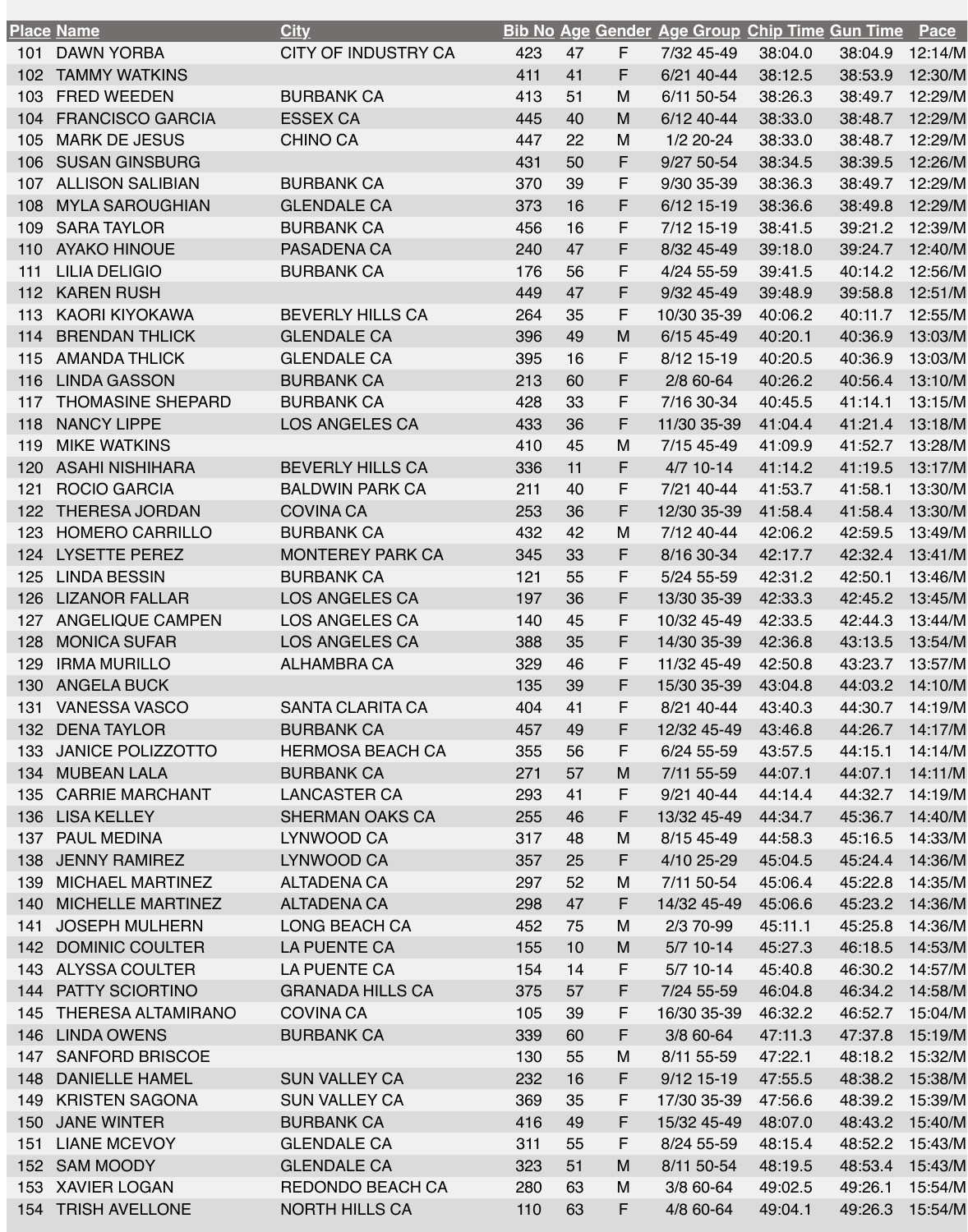| 155        | <b>SUZANNE GARNER</b>       | <b>GLENDALE CA</b>       | 212 | 48             | F  | 16/32 45-49 | 49:44.0 | 52:06.4 | 16:45/M |
|------------|-----------------------------|--------------------------|-----|----------------|----|-------------|---------|---------|---------|
| 156        | <b>JOCELYN COULTER</b>      | <b>LA PUENTE CA</b>      | 156 | $\overline{7}$ | F. | $1/4$ 1-9   | 49:51.1 | 50:41.9 | 16:18/M |
| 157        | <b>LAWRENCE COULTER</b>     | LA PUENTE CA             | 157 | 40             | M  | 8/12 40-44  | 49:51.7 | 50:42.1 | 16:18/M |
| 158        | <b>LISETTE COULTER</b>      | <b>LA PUENTE CA</b>      | 158 | 35             | F  | 18/30 35-39 | 49:57.6 | 50:47.2 | 16:20/M |
| 159        | <b>CARMEL KARP</b>          |                          | 467 | 55             | F. | 9/24 55-59  | 50:04.2 | 51:06.6 | 16:26/M |
| 160        | <b>ELLEN LYNCH</b>          | <b>CALABASAS CA</b>      | 287 | 55             | F. | 10/24 55-59 | 50:09.0 | 50:33.6 | 16:15/M |
| 161        | <b>DESMOND LYNCH</b>        | <b>CALABASAS CA</b>      | 286 | 54             | M  | 9/11 50-54  | 50:12.0 | 50:36.9 | 16:16/M |
| 162        | <b>JOSHUA CONNER</b>        |                          | 151 | 38             | M  | 5/8 35-39   | 50:35.2 | 51:32.6 | 16:34/M |
| 163        | <b>MOLLEE O'CONNOR</b>      |                          | 338 | 39             | F  | 19/30 35-39 | 50:38.5 | 51:32.4 | 16:34/M |
| 164        | <b>MICHAEL ESPINOSA III</b> | <b>SOUTH PASADENA CA</b> | 190 | 15             | M  | 5/6 15-19   | 51:00.0 | 51:19.2 | 16:30/M |
| 165        | <b>ELBA THLICK</b>          | <b>GLENDALE CA</b>       | 397 | 44             | F  | 10/21 40-44 | 51:11.8 | 51:28.7 | 16:33/M |
| 166        | <b>ERIC LORENZINI</b>       | <b>ENCINO CA</b>         | 284 | 48             | M  | 9/15 45-49  | 51:19.3 | 52:02.7 | 16:44/M |
| 167        | <b>JEWEL ZAMBRANO</b>       | RANCHO CUCAMONGA CA      | 424 | 23             | F  | 1/6 20-24   | 51:43.8 | 52:33.3 | 16:54/M |
| 168        | ALEXANDRA LARIZ             | RANCHO CUCAMONGA CA      | 272 | 23             | F. | $2/6$ 20-24 | 51:44.1 | 52:32.8 | 16:54/M |
| 169        | <b>LISA BARBAGALLO</b>      | <b>SIMI VALLEY CA</b>    | 116 | 58             | F. | 11/24 55-59 | 51:44.3 | 52:08.2 | 16:46/M |
| 170        | <b>RUTH ANN JONES</b>       | <b>TOLUCA LAKE CA</b>    | 252 | 50             | F  | 10/27 50-54 | 51:44.9 | 52:09.6 | 16:46/M |
| 171        | <b>BENJAMIN HUIZAR</b>      | <b>BALDWIN PARK CA</b>   | 244 | 13             | M  | $6/7$ 10-14 | 52:14.0 | 52:18.5 | 16:49/M |
|            | 172 ANDREW DAL POZZO        | <b>VALENCIA CA</b>       | 168 | 28             | M  | 4/7 25-29   | 52:15.2 | 52:36.7 | 16:55/M |
| 173        | <b>JACKELIN MANCINI</b>     | <b>PORTER RANCH CA</b>   | 291 | 53             | F. | 11/27 50-54 | 52:25.1 | 53:32.8 | 17:13/M |
| 174        | <b>JESSICA ESPINOSA</b>     | <b>SOUTH PASADENA CA</b> | 189 | 40             | F. | 11/21 40-44 | 52:30.7 | 52:51.2 | 17:00/M |
| 175        | <b>MARY KELLY</b>           | <b>BURBANK CA</b>        | 257 | 52             | F  | 12/27 50-54 | 52:31.8 | 52:57.5 | 17:02/M |
| 176        | <b>JOAN MAXWELL</b>         | <b>BURBANK CA</b>        | 301 | 79             | F. | 1/3 70-99   | 52:31.9 | 52:57.7 | 17:02/M |
| 177        | DAVID BOSWORTH V            | <b>COVINA CA</b>         | 127 | 17             | M  | 6/6 15-19   | 52:35.6 | 53:01.5 | 17:03/M |
| 178        | <b>DAVID BOSWORTH</b>       | <b>COVINA CA</b>         | 125 | 56             | M  | 9/11 55-59  | 52:35.7 | 53:01.1 | 17:03/M |
| 179        | <b>ESMERALDA ENDEJE</b>     | PASADENA CA              | 185 | 40             | F  | 12/21 40-44 | 52:36.7 | 53:26.2 | 17:11/M |
| 180        | <b>KARLA MARTINEZ</b>       | <b>LOS ANGELES CA</b>    | 296 | 23             | F  | 3/6 20-24   | 52:36.9 | 53:26.2 | 17:11/M |
| 181        | <b>CHERYL PRANSKEVICH</b>   | <b>BURBANK CA</b>        | 356 | 60             | F. | 5/8 60-64   | 52:41.6 | 52:53.1 | 17:00/M |
| 182        | <b>WILLIAM GRAHAM</b>       | <b>ALHAMBRA CA</b>       | 219 | 57             | M  | 10/11 55-59 | 52:49.3 | 53:23.2 | 17:10/M |
| 183        | <b>SANDY GRAHAM</b>         | <b>CHINO HILLS CA</b>    | 218 | 53             | F  | 13/27 50-54 | 52:53.0 | 53:25.5 | 17:11/M |
| 184        | <b>KATHY GRAY</b>           |                          | 454 | 57             | F. | 12/24 55-59 | 52:53.2 | 53:28.2 | 17:12/M |
| 185        | <b>JEAN STANLEY</b>         | <b>VENICE CA</b>         | 386 | 47             | F. | 17/32 45-49 | 53:00.6 | 53:50.1 | 17:19/M |
| 186        | <b>HILLARY WILLIAMS</b>     |                          | 463 | 37             | F  | 20/30 35-39 | 53:01.2 | 53:49.7 | 17:18/M |
| 187        | <b>LUSIA BORYCZKO</b>       | <b>VENICE CA</b>         | 124 | 37             | F. | 21/30 35-39 | 53:02.6 | 53:50.5 | 17:19/M |
| 188        | <b>RANDALL MOORE MOORE</b>  | <b>GLENDORA CA</b>       | 326 | 53             | M  | 10/11 50-54 | 53:20.8 | 53:45.5 | 17:17/M |
| 189        | <b>COURTNEY DAL POZZO</b>   | LOS ANGELES CA           | 169 | 27             | F  | 5/10 25-29  | 53:26.8 | 53:49.3 | 17:18/M |
| 190        | <b>JULIE BOSWORTH</b>       | <b>COVINA CA</b>         | 126 | 57             | F  | 13/24 55-59 | 53:27.6 | 53:49.3 | 17:18/M |
| 191        | <b>JIM HLIBOKI</b>          | <b>VALLEY VILLAGE CA</b> | 241 | 48             | M  | 10/15 45-49 | 53:28.9 | 53:44.5 | 17:17/M |
| 192        | <b>LYNETTE SIKAND</b>       | <b>CALABASAS CA</b>      | 377 | 55             | F. | 14/24 55-59 | 53:33.6 | 54:43.9 | 17:36/M |
| 193        | <b>TRACEY DONATO</b>        | <b>PICO RIVERA CA</b>    | 181 | 40             | F. | 13/21 40-44 | 53:35.7 | 53:40.2 | 17:15/M |
| 194        | <b>MARK SIKAND</b>          | <b>CALABASAS CA</b>      | 378 | 61             | M  | 4/8 60-64   | 53:36.8 | 54:46.7 | 17:37/M |
| 195        | <b>GAIL HILL</b>            | <b>MORENO VALLEY CA</b>  | 239 | 45             | F  | 18/32 45-49 | 53:50.7 | 54:25.7 | 17:30/M |
| 196        | <b>AUDREY HADNAGY</b>       |                          | 228 | 57             | F  | 15/24 55-59 | 53:51.0 | 54:27.2 | 17:30/M |
| 197        | <b>ARNITA HORNSBY</b>       |                          | 243 | 48             | F. | 19/32 45-49 | 53:51.1 | 54:26.4 | 17:30/M |
| 198        | <b>MARIA SHARMA</b>         | <b>CANOGA PARK CA</b>    | 376 | 52             | F  | 14/27 50-54 | 54:10.8 | 54:32.5 | 17:32/M |
| 199        | DANIEL POLIZZOTTO           | <b>HERMOSA BEACH CA</b>  | 354 | 52             | M  | 11/11 50-54 | 54:19.4 | 54:37.2 | 17:34/M |
| <b>200</b> | <b>STANLEY MIXON</b>        | <b>LONG BEACH CA</b>     | 320 | 37             | M  | 6/8 35-39   | 54:21.2 | 54:34.3 | 17:33/M |
|            |                             |                          |     |                |    |             |         |         |         |

|     | <b>Place Name</b>     | <b>City</b>           |     |    |    | <b>Bib No Age Gender Age Group Chip Time Gun Time Pace</b> |         |                 |         |
|-----|-----------------------|-----------------------|-----|----|----|------------------------------------------------------------|---------|-----------------|---------|
| 201 | <b>ROBERT PICKETT</b> | <b>LOS ANGELES CA</b> | 350 | 46 | M  | 11/15 45-49                                                | 54:21.3 | 54:56.4         | 17:40/M |
|     | 202 REGINA GUZMAN     | <b>LA VERNE CA</b>    | 226 | 54 | F. | 15/27 50-54 54:21.8                                        |         | 54:34.7         | 17:33/M |
|     | 203 NONITA VELEZ      |                       | 473 | 51 | F  | 16/27 50-54                                                | 54:30.6 | 55:40.5 17:54/M |         |
|     | 204 LINDA LEWIS       |                       | 472 | 57 | F. | 16/24 55-59                                                | 54:32.6 | 55:39.9         | 17:54/M |
|     | 205 LINDA SIMON       |                       | 471 |    | F. | $1/3$ 0-0                                                  | 54:33.3 | 55:41.2 17:54/M |         |
|     | 206 JENNIFER FAGNANI  | <b>BURBANK CA</b>     | 196 | 49 | F. | 20/32 45-49                                                | 54:35.6 | 54:55.8         | 17:39/M |
|     | 207 ELIZABETH COCHRAN | <b>TOLUCA LAKE CA</b> | 150 | 59 | F. | 17/24 55-59                                                | 54:36.3 | 54:57.2 17:40/M |         |
|     | 208 SHEILA BROWNE     | <b>BURBANK CA</b>     | 134 | 68 | F. | $2/2$ 65-69                                                | 54:36.5 | 54:57.3         | 17:40/M |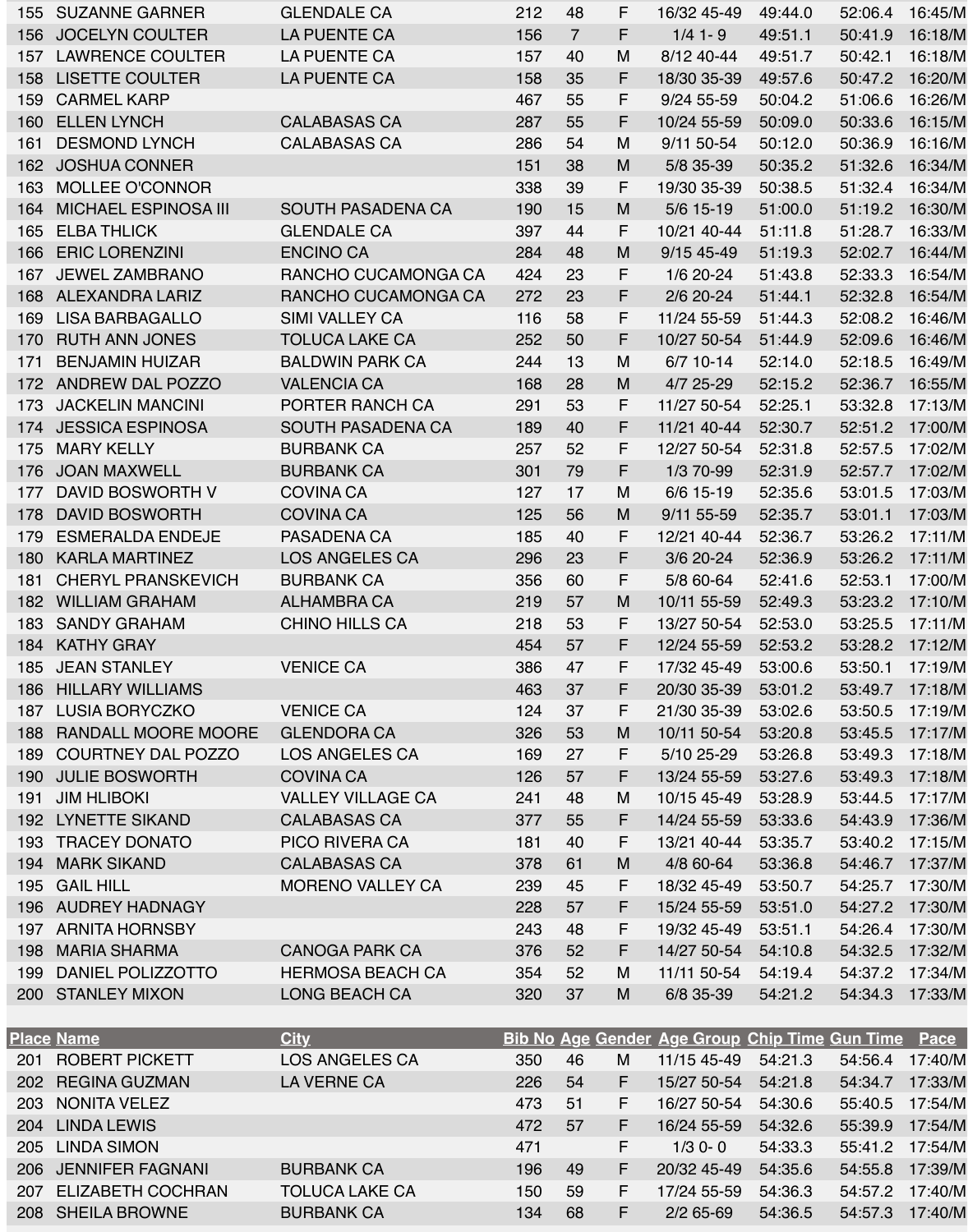| 209 | <b>MAUREEN MORRISON</b>               | LOS ANGELES CA           | 328   | 56 | F  | 18/24 55-59 | 54:41.9 | 54:41.9 | 17:35/M |
|-----|---------------------------------------|--------------------------|-------|----|----|-------------|---------|---------|---------|
| 210 | <b>RACHAEL BRECHER</b>                | <b>BURBANK CA</b>        | 129   | 40 | F. | 14/21 40-44 | 54:43.7 | 55:32.2 | 17:51/M |
| 211 | <b>KATE NICHOLS</b>                   | <b>BURBANK CA</b>        | 332   | 39 | F  | 22/30 35-39 | 54:45.2 | 55:30.9 | 17:51/M |
| 212 | <b>HEATHER MARTIN</b>                 | <b>VALLEY VILLAGE CA</b> | 295   | 42 | F. | 15/21 40-44 | 55:08.7 | 55:30.9 | 17:51/M |
| 213 | <b>MARC NIFOROS</b>                   |                          | 334   | 44 | M  | 9/12 40-44  | 55:17.7 | 56:07.9 | 18:03/M |
| 214 | <b>DAVID HANG</b>                     | <b>ALHAMBRA CA</b>       | 233   | 35 | M  | 7/8 35-39   | 55:35.6 | 56:08.9 | 18:03/M |
| 215 | <b>BRITTANY KILMER</b>                | ALHAMBRA CA              | 261   | 23 | F. | 4/6 20-24   | 55:36.8 | 56:09.7 | 18:03/M |
| 216 | <b>DEBBIE MCHORNEY</b>                | <b>BURBANK CA</b>        | 316   | 38 | F. | 23/30 35-39 | 55:39.7 | 56:02.8 | 18:01/M |
| 217 | <b>JILL JOHNSON</b>                   | <b>BURBANLK CA</b>       | 248   | 42 | F. | 16/21 40-44 | 55:40.9 | 56:04.3 | 18:02/M |
| 218 | <b>HARRY MALLOIAN</b>                 | RANCHO CUCAMONGA CA      | 289   | 61 | M  | 5/8 60-64   | 55:46.1 | 56:13.4 | 18:05/M |
| 219 | <b>ANNETTE FIOL</b>                   | <b>BURBANK CA</b>        | 204   | 53 | F. | 17/27 50-54 | 55:47.0 | 56:29.5 | 18:10/M |
| 220 | <b>KAL CHAHAL</b>                     |                          | 144   | 28 | M  | 5/7 25-29   | 55:47.5 | 56:41.2 | 18:14/M |
| 221 | <b>MARIA RAMIREZ</b>                  |                          | 358   | 43 | F. | 17/21 40-44 | 55:48.0 | 56:41.2 | 18:14/M |
| 222 | <b>HEKDA MALLOIAN</b>                 | RANCHO CUCAMONGA CA      | 290   | 55 | F. | 19/24 55-59 | 55:48.5 | 56:14.2 | 18:05/M |
|     | <b>LILIA LOAIZA</b>                   |                          |       |    | F. |             |         |         |         |
| 223 |                                       | <b>WEST COVINA CA</b>    | 278   | 23 |    | 5/6 20-24   | 55:51.5 | 56:10.4 | 18:04/M |
| 224 | <b>PATRICIA TRACY</b>                 | <b>BURBANK CA</b>        | 427   | 50 | F. | 18/27 50-54 | 55:52.2 | 56:32.4 | 18:11/M |
| 225 | <b>GONZALO VENTURA</b>                | <b>COLTON CA</b>         | 408   | 47 | M  | 12/15 45-49 | 55:53.7 | 56:14.4 | 18:05/M |
|     | 226 NICOLE INDEFENZO                  |                          | 462   | 34 | F. | 9/16 30-34  | 56:11.8 | 57:09.5 | 18:23/M |
| 227 | NATALIE GONZALEZ                      |                          | 461   |    | F. | $2/3$ 0-0   | 56:13.1 | 57:09.2 | 18:23/M |
| 228 | <b>COREEN PETRELLA</b>                | <b>BURBANK CA</b>        | 349   | 35 | F. | 24/30 35-39 | 56:14.2 | 57:10.2 | 18:23/M |
| 229 | <b>VALEN SINISGALLI</b>               | NORTH HOLLYWOOD CA       | 379   | 21 | M  | $2/2$ 20-24 | 56:22.7 | 56:36.2 | 18:12/M |
| 230 | <b>SHELBY CRIBBS</b>                  |                          | 164   | 11 | F. | 6/7 10-14   | 56:23.4 | 56:46.8 | 18:15/M |
| 231 | <b>HATTIE WEINROTH</b>                |                          | 460   | 11 | F. | $7/7$ 10-14 | 56:24.4 | 56:46.8 | 18:15/M |
| 232 | <b>YOANA TOVAR</b>                    | <b>BURBANK CA</b>        | 400   | 31 | F. | 10/16 30-34 | 56:24.7 | 56:37.4 | 18:12/M |
| 233 | <b>SILVER GRANADOS</b>                | PORTER RANCH CA          | 222   | 62 | M  | 6/8 60-64   | 56:27.0 | 57:07.5 | 18:22/M |
| 234 | REMLLYN DEL CAMPO-HALE PICO RIVERA CA |                          | 175   | 33 | F. | 11/16 30-34 | 56:37.8 | 57:49.4 | 18:35/M |
| 235 | LYLE HALE                             | <b>PICO RIVERA CA</b>    | 229   | 33 | M  | 5/7 30-34   | 56:38.4 | 57:48.9 | 18:35/M |
| 236 | <b>DANIELLA LODGE</b>                 | <b>GLENDALE CA</b>       | 279   | 42 | F  | 18/21 40-44 | 56:40.7 | 57:29.5 | 18:29/M |
| 237 | <b>SARA BAUER</b>                     | <b>BURBANK CA</b>        | 120   | 46 | F. | 21/32 45-49 | 56:42.0 | 57:28.7 | 18:29/M |
| 238 | <b>TODD KELLY</b>                     | <b>BURBANK CA</b>        | 259   | 49 | M  | 13/15 45-49 | 56:44.8 | 57:14.7 | 18:24/M |
| 239 | <b>BEE WRIGHT</b>                     | <b>LOS ANGELES CA</b>    | 417   | 32 | F. | 12/16 30-34 | 56:46.6 | 57:17.2 | 18:25/M |
| 240 | <b>STACIE STOUT</b>                   | <b>SIERRA MADRE CA</b>   | 387   | 59 | F  | 20/24 55-59 | 56:59.0 | 57:30.1 | 18:29/M |
| 241 | <b>KATIE MOORE</b>                    | <b>BURBANK CA</b>        | 325   | 37 | F. | 25/30 35-39 | 57:00.3 | 58:22.5 | 18:46/M |
| 242 | <b>MICHELLE GRISSOM</b>               | <b>CANOGA PARK CA</b>    | 223   | 48 | F  | 22/32 45-49 | 57:05.4 | 58:07.8 | 18:41/M |
| 243 | <b>ELISA DE LA TORRE</b>              | <b>BALDWIN PARK CA</b>   | 172   | 38 | F  | 26/30 35-39 | 57:05.5 | 57:23.2 | 18:27/M |
| 244 | ABIGAIL URBINA                        | <b>SUN VALLEY CA</b>     | 441   | 17 | F. | 10/12 15-19 | 57:16.5 | 57:18.7 | 18:25/M |
| 245 | <b>LAUREN TAVERAS</b>                 | <b>BURBANK CA</b>        | 392   | 17 | F. | 11/12 15-19 | 57:17.2 | 57:19.4 | 18:26/M |
|     | <b>SHARON AYAD</b>                    |                          |       | 17 | F. |             |         |         |         |
| 246 |                                       | PORTER RANCH CA          | $111$ |    |    | 12/12 15-19 | 57:18.0 | 57:20.5 | 18:26/M |
| 247 | <b>JOSEPHINE TAVERAS</b>              | <b>BURBANK CA</b>        | 391   | 52 | F. | 19/27 50-54 | 57:18.7 | 57:21.1 | 18:26/M |
| 248 | <b>MATTHEW CROWE</b>                  |                          | 165   | 33 | M  | 6/7 30-34   | 57:24.0 | 58:36.2 | 18:51/M |
| 249 | <b>CARMITA VELIZ</b>                  | <b>GLENDALE CA</b>       | 406   | 54 | F. | 20/27 50-54 | 57:24.2 | 57:51.9 | 18:36/M |
| 250 | <b>ROMINA ARAMI</b>                   | <b>BURBANK CA</b>        | 107   | 44 | F. | 19/21 40-44 | 57:24.8 | 57:52.7 | 18:36/M |
| 251 | <b>BRYAN SNODGRASS</b>                |                          | 382   | 35 | M  | 8/8 35-39   | 57:26.6 | 58:26.1 | 18:47/M |
| 252 | <b>REBECCA KELLY</b>                  |                          | 258   | 31 | F. | 13/16 30-34 | 57:27.9 | 58:26.5 | 18:47/M |
| 253 | <b>GEORGE TAIMAN</b>                  |                          | 465   | 29 | M  | 6/7 25-29   | 57:30.3 | 58:30.2 | 18:49/M |
| 254 | <b>SUSIE LARSON</b>                   |                          | 274   | 48 | F  | 23/32 45-49 | 57:32.7 | 58:46.7 | 18:54/M |
| 255 | <b>KAREN GOWANLOCK</b>                |                          | 217   | 57 | F. | 21/24 55-59 | 57:32.8 | 58:11.7 | 18:43/M |
| 256 | <b>JEFF LARSON</b>                    |                          | 273   | 49 | M  | 14/15 45-49 | 57:33.3 | 58:47.1 | 18:54/M |
| 257 | <b>DORIS UMEMOTO</b>                  |                          | 402   | 57 | F. | 22/24 55-59 | 57:33.8 | 58:12.3 | 18:43/M |
| 258 | <b>LANCE OKAWA</b>                    | <b>WEST COVINA CA</b>    | 470   | 44 | M  | 10/12 40-44 | 57:34.0 | 58:48.2 | 18:54/M |
| 259 | <b>KRYSTLE SAVING</b>                 |                          | 374   | 33 | F. | 14/16 30-34 | 57:34.3 | 58:03.2 | 18:40/M |
| 260 | Unknown Partic. 429                   |                          | 429   |    | M  | $1/1$ 0-0   | 57:35.3 | 58:04.7 | 18:40/M |
| 261 | <b>MICHELLE MCCARTHY</b>              |                          | 307   | 35 | F  | 27/30 35-39 | 57:38.0 | 58:33.3 | 18:50/M |
| 262 | <b>VICTORIA PETERSEN</b>              | <b>BURBANK CA</b>        | 347   | 63 | F. | 6/8 60-64   | 57:42.9 | 58:20.6 | 18:45/M |
| 263 | <b>JAMES PETERSEN</b>                 | <b>BURBANK CA</b>        | 346   | 63 | M  | 7/8 60-64   | 57:45.4 | 58:23.6 | 18:46/M |
|     | 264 JULIE LOUIE                       | <b>LOS ANGELES CA</b>    | 285   | 47 | F. | 24/32 45-49 | 57:46.4 | 58:24.3 | 18:47/M |
|     |                                       |                          |       |    |    |             |         |         |         |